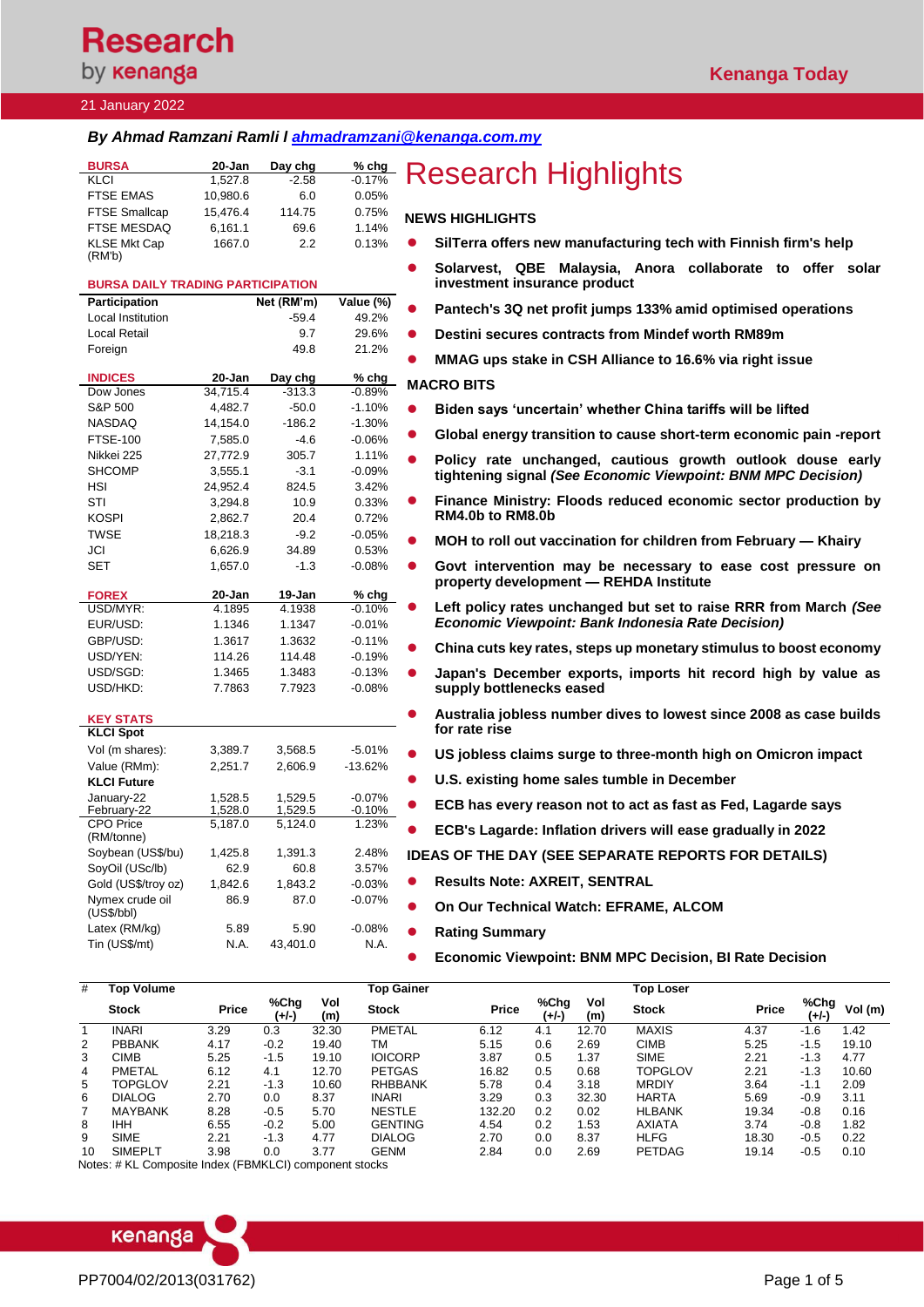## **Corporate News**

#### • **SilTerra offers new manufacturing tech with Finnish firm's help**

Dagang NeXchange Bhd's (DNeX) strategic investment arm, SilTerra Malaysia Sdn Bhd is offering a new manufacturing technology for microelectromechanical systems (MEMS) and photonics devices. The innovation is based on Cavity Silicon-On-Insulator (C-SOI) wafers produced and customised by Okmetic, a high value-added silicon wafer supplier based in Finland. DNeX said the technology also offers a precise, high yield and faster time to market MEMS and photonics devices fabrication to customers. *(NST Business)*

## • **Solarvest, QBE Malaysia, Anora collaborate to offer solar investment insurance product**

Clean energy specialist Solarvest Holdings Bhd, insurers QBE Insurance (Malaysia) Bhd and Anora Agency Sdn Bhd collaborate to provide solar photovoltaic (PV) investors a solar investment insurance product, namely the SolarPro Line-Stoppage insurance policy. In a joint statement on Thursday (Jan 20), the trio said they signed a tripartite memorandum of understanding (MoU) to enable Solarvest to be able to take up, as well as provide its solar PV investors with an all-new solar investment insurance product. The solar investment insurance product, namely the SolarPro Line-Stoppage insurance policy, is a comprehensive general liability policy with consequential loss underwritten by QBE Malaysia, through Anora. *(The Edge Markets)*

### • **Pantech's 3Q net profit jumps 133% amid optimised operations**

Pantech Group Holdings Bhd's net profit rose 132.8% to RM20.4m in the third quarter ended Nov 30, 2021 (3QFY22), from RM8.8m a year ago, due mainly to optimised operations, better product mix and higher selling prices. Earnings per share improved to 2.7 sen from 1.2 sen, the steel pipes and fittings manufacturer's filing with Bursa Malaysia showed. Revenue expanded 57.4% to RM209.3m from RM133m in 3QFY21. *(The Edge Markets)*

### • **Destini secures contracts from Mindef worth RM89m**

Destini Bhd has secured two contracts worth a total of RM89m from the Ministry of Defence (Mindef) to provide its services to the military. The group said the first contract is an extension of an existing contract and involves the provision of maintenance, repair and overhaul (MRO) services and the supply of safety and survival related equipment for the Royal Malaysian Air Force. "The contract extension expires in October 2022 and it has a ceiling value of approximately RM88m," Destini said in a statement on Thursday (Jan 20). *(The Star)*

### • **MMAG ups stake in CSH Alliance to 16.6% via right issue**

MMAG Holdings Bhd has raised its stake in ceramics and pottery products manufacturer CSH Alliance Bhd (formerly known as KTG Bhd) to 16.6% by subscribing for new shares in a rights issue. MMAG emerged as a substantial shareholder in CSH last May after acquiring 35m shares or a 5.1% stake in the company on the open market. In a bourse filing, MMAG said it has now subscribed for another 35m rights shares (on the basis of one share for every one existing share held) and a further 159.5m excess shares, both at 15 sen apiece for a total sum of RM29.2m. *(The Edge Markets)*

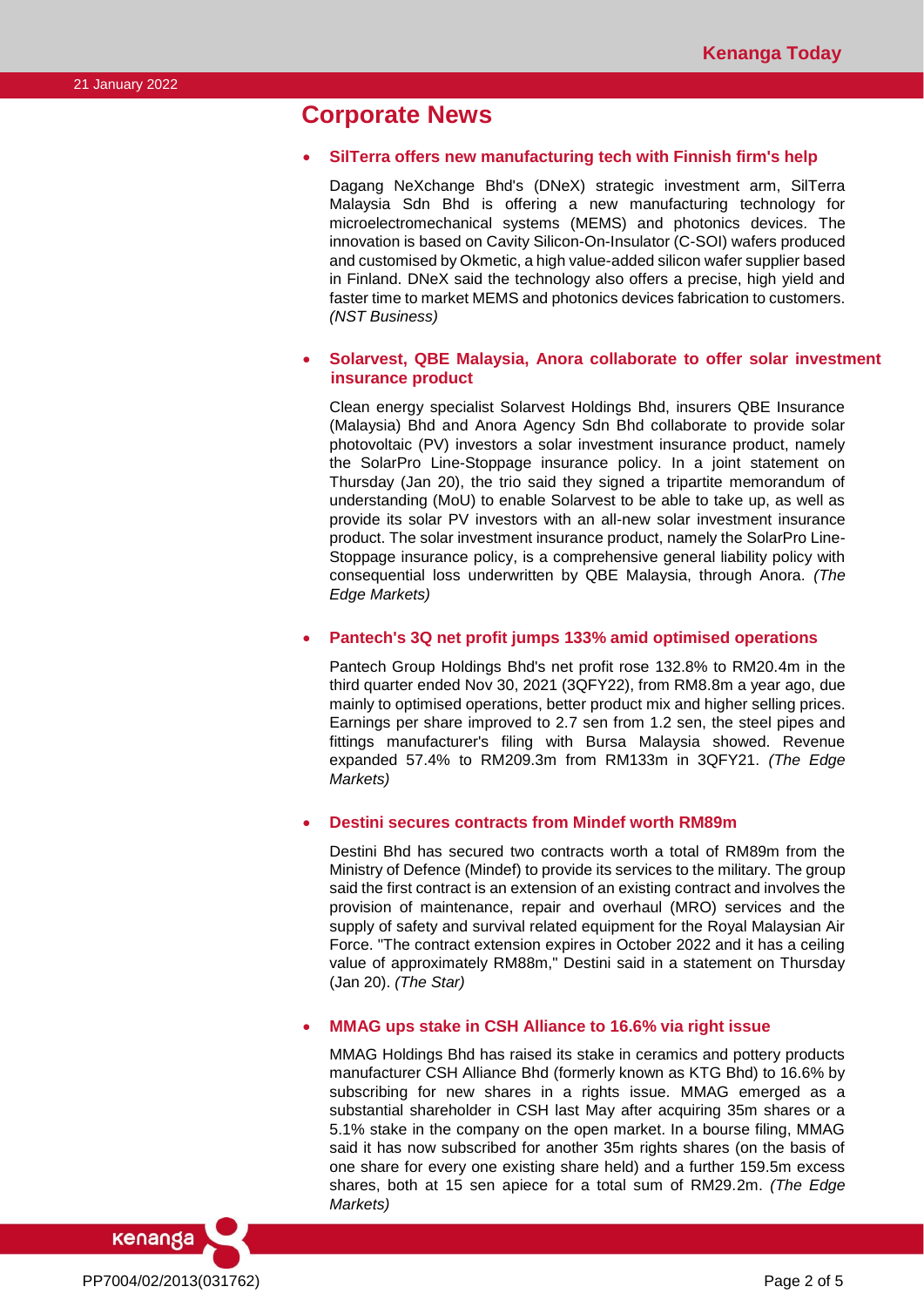## **Macro Bits**

## **Global**

- ⚫ **[Biden says 'uncertain' whether China tariffs will be lifted](https://www.theedgemarkets.com/article/biden-says-uncertain-whether-china-tariffs-will-be-lifted)** President Joe Biden said that he's not ready to lift tariffs his predecessor imposed on Chinese imports, despite calls from US businesses to relieve the duties. US Trade Representative Katherine Tai is "working on that right now," Biden said at a news conference Wednesday marking his first year in office. But "the answer is uncertain," he added. *(The Edge Markets)*
- **[Global energy transition to cause short-term economic pain -report](https://www.reuters.com/business/energy/global-energy-transition-cause-short-term-economic-pain-report-2022-01-20/)** The transition to clean energy required to prevent temperatures from rising swiftly could shave 2.0% off global GDP by 2050 but is likely recoverable before the end of the century, a report by natural resources consultancy Wood Mackenzie said on Thursday. *(Reuters)*

## **Malaysia**

- ⚫ **Policy rate unchanged, cautious growth outlook douse early tightening signal** Bank Negara Malaysia's (BNM) Monetary Policy Committee (MPC) kept the overnight policy rate (OPR) at 1.75%. It was within consensus and house expectation. On economic growth, it sees Malaysia's 2021 GDP growth to be within the projected range of 3.0% – 4.0% (KIBB forecast: 3.5% - 4.0%) based on the latest high-frequency indicators, indicating a growth turnaround in the 4Q21. *(See Economic Viewpoint: BNM MPC Decision)*
- **[Finance Ministry: Floods reduced economic sector production by RM4.0b to RM8.0b](https://www.theedgemarkets.com/article/finance-ministry-floods-reduced-economic-sector-production-rm4b-rm8b)** Minister Tengku Datuk Seri Zafrul Tengku Abdul Aziz said although the disaster had a major impact on economic activities, particularly in the affected areas, the country's gross domestic product (GDP) growth forecast remained between 3.0% and 4.0% for 2021. *(The Edge Markets)*
- ⚫ **[MOH to roll out vaccination for children from February —](https://www.theedgemarkets.com/article/moh-roll-out-vaccination-children-february-%E2%80%94-khairy) Khairy** The Health Ministry (MOH) will begin Covid-19 vaccination for children aged five to 11 starting this February, as soon as the Pfizer vaccine (for children) supply arrives here from Jan 31, said its Minister Khairy Jamaluddin. *(The Edge Markets)*
- ⚫ **[Govt intervention may be necessary to ease cost pressure on property development —](https://www.theedgemarkets.com/article/govt-intervention-may-be-necessary-ease-cost-pressure-property-development-%E2%80%94-rehda-institute) REHDA Institute** Government intervention may be necessary to ease the cost pressure on the property development industry to ensure that house prices remain stable. *(The Edge Markets)*

## **Asia Pacific**

- ⚫ **Left policy rates unchanged but set to raise RRR from March** Bank Indonesia (BI) kept the benchmark 7-day reverse repo rate at 3.50% for the eleventh consecutive time at its first Board of Governor meetings for this year. The decision, on January 20, was in line with house and market expectation. *(See Economic Viewpoint: Bank Indonesia Rate Decision)*
- **[China cuts key rates, steps up monetary stimulus to boost economy](https://www.reuters.com/markets/europe/china-cuts-mortgage-reference-rate-first-time-nearly-two-years-2022-01-20/)** China lowered mortgage lending benchmark rates on Thursday as monetary authorities step up efforts to prop up the slowing economy, after data earlier in the week pointed to a darkening outlook for the country's troubled property sector. *(Reuters)*
- ⚫ **[Japan's December exports, imports hit record high by value as supply bottlenecks eased](https://www.theedgemarkets.com/article/japans-december-exports-grew-faster-expected)** Japan's exports and imports in December hit record highs in terms of their value in yen, data showed on Thursday (Jan 20), as supply bottlenecks eased at the end of 2021 amid rising prices. *(The Edge Markets)*
- ⚫ **[Australia jobless number dives to lowest since](https://www.theedgemarkets.com/article/australia-jobless-number-dives-lowest-2008-case-builds-rate-rise) 2008 as case builds for rate rise** Australian employment raced ahead in December as the jobless rate fell to its lowest point since 2008, showing strength that should help the economy weather the current surge in coronavirus cases across the country. *(The Edge Markets)*

## **Americas**

- **[US jobless claims surge to three-month high on Omicron impact](https://www.theedgemarkets.com/article/us-jobless-claims-surge-threemonth-high-omicron-impact)** Initial unemployment claims increased by 55,000 to 286,000 in the week ended Jan 15, Labor Department data showed on Thursday. The figure exceeded all estimates in a Bloomberg survey of economists. *(The Edge Markets)*
- **[U.S. existing home sales tumble in December](https://www.reuters.com/world/us/us-existing-home-sales-tumble-december-2022-01-20/)** U.S. home sales tumbled in December as higher prices amid record low inventory continued to shut out some first-time buyers. Existing home sales dropped 4.6% to a seasonally adjusted annual rate of 6.18m units last month, the National Association of Realtors said on Thursday. *(Reuters)*

## **Europe**

- **[ECB has every reason not to act as fast as Fed, Lagarde says](https://www.theedgemarkets.com/article/ecb-has-every-reason-not-act-fast-fed-lagarde-says)** The European Central Bank has "every reason" not to respond as forcefully as the Federal Reserve to soaring consumer prices, according to its President Christine Lagarde. *(The Edge Markets)*
- ⚫ **[ECB's Lagarde: Inflation drivers will ease gradually in 2022](https://www.theedgemarkets.com/article/ecbs-lagarde-inflation-drivers-will-ease-gradually-2022)** Inflation in the euro zone will decrease gradually over the year as its main drivers, such as surging energy prices and supply bottlenecks, are expected to ease, European Central Bank (ECB) head Christine Lagarde told France Inter radio. *(The Edge Markets)*

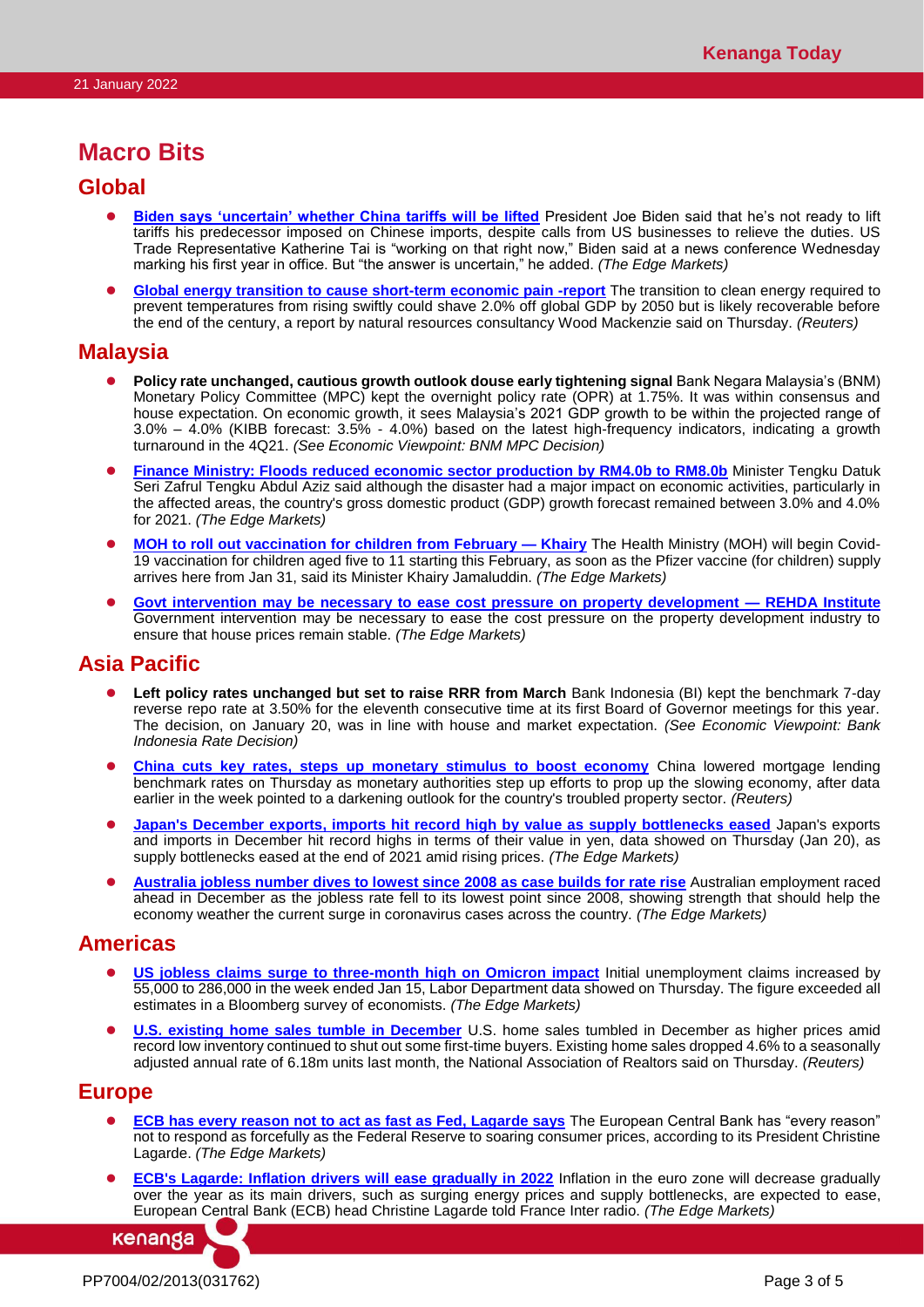## 21 January 2022

## **List of Oversold Stocks (14-Day RSI<30-mark)**

| NAME*                               | <b>LAST PRICE</b> | RSI 14D | <b>RSI 9D</b> | <b>RSI 3D</b> | <b>LOW 30D</b> |
|-------------------------------------|-------------------|---------|---------------|---------------|----------------|
| PENTAMASTER CORP BHD                | 4.180             | 12.30   | 6.65          | 1.51          | 4.100          |
| DUFU TECHNOLOGY CORP BHD            | 3.460             | 22.17   | 17.75         | 21.32         | 3.360          |
| <b>MALAYSIAN PACIFIC INDUSTRIES</b> | 40.020            | 24.68   | 20.30         | 18.28         | 39.400         |
| UNISEM (M) BERHAD                   | 3.090             | 24.72   | 23.51         | 30.24         | 2.980          |
| D&O GREEN TECHNOLOGIES BHD          | 4.560             | 24.91   | 21.74         | 31.99         | 4.220          |
| DUTCH LADY MILK INDS BHD            | 32.180            | 26.09   | 15.70         | 0.87          | 32,000         |
| <b>KESM INDUSTRIES BHD</b>          | 10.840            | 26.75   | 19.21         | 3.69          | 10.640         |
| AEMULUS HOLDINGS BHD                | 0.945             | 28.03   | 23.98         | 32.79         | 0.880          |
| DATAPREP HOLDINGS BHD               | 0.660             | 28.09   | 24.66         | 29.80         | 0.650          |
| <b>FRONTKEN CORP BHD</b>            | 3.260             | 28.96   | 24.48         | 25.92         | 3.090          |
| IGB REAL ESTATE INVESTMENT T        | 1.540             | 29.26   | 23.17         | 3.95          | 1.540          |
| LUXCHEM CORP BHD                    | 0.680             | 29.37   | 18.71         | 0.29          | 0.675          |

*\*Only for stocks with market cap >RM300m*

*Source: Bloomberg*

## **List of Overbought Stocks (14-Day RSI>70-mark)**

| NAME*                      | <b>AST PRICE</b> | RSI<br><b>14D</b> | RSI_9D | RSI 3D | <b>HIGH 30D</b> |
|----------------------------|------------------|-------------------|--------|--------|-----------------|
| COMPLETE LOGISTIC SERVICES | 3.490            | 93.31             | 97.15  | 99.93  | 3.540           |
| HOCK SENG LEE BERHAD       | 1.340            | 89.73             | 89.89  | 82.25  | 1.370           |
| DAGANG NEXCHANGE BHD       | 0.965            | 77.22             | 82.15  | 91.96  | 0.980           |
| <b>BUMI ARMADA BERHAD</b>  | 0.535            | 76.17             | 84.76  | 97.08  | 0.545           |
| .<br>.<br>____             |                  |                   |        |        |                 |

*\*Only for stocks with market cap >RM300m*

*Source: Bloomberg*

## **List of Oversold Warrants (14-Day RSI<30-mark)**

|                                          | <b>LAST</b>  |                |        |        |                | <b>EXPIRY</b> |
|------------------------------------------|--------------|----------------|--------|--------|----------------|---------------|
| <b>NAME</b>                              | <b>PRICE</b> | <b>RSI_14D</b> | RSI_9D | RSI_3D | <b>LOW 30D</b> | <b>DATE</b>   |
| <b>GREATECH TECHNOLOGY BHD-CN</b>        | 0.015        | 17.12          | 11.31  | 1.28   | 0.010          | 28/6/2022     |
| <b>HANG SENG INDEX-A7</b>                | 0.135        | 18.87          | 16.41  | 8.17   | 0.135          | 29/6/2022     |
| <b>D&amp;O GREEN TECHNOLOGIES BHD-CI</b> | 0.045        | 19.18          | 14.78  | 17.18  | 0.030          | 7/2/2022      |
| PENTAMASTER CORP BHD-C13                 | 0.055        | 20.42          | 10.70  | 0.22   | 0.055          | 30/8/2022     |
| D&O GREEN TECHNOLOGIES BHD-CO            | 0.040        | 20.90          | 16.71  | 5.42   | 0.035          | 29/4/2022     |
| <b>BSL CORP BHD-WA</b>                   | 0.180        | 22.95          | 28.23  | 9.47   | 0.140          | 11/11/2024    |
| HANG SENG INDEX-IU                       | 0.005        | 23.11          | 14.37  | 2.56   | 0.005          | 28/1/2022     |
| <b>INARI AMERTRON BHD-C99</b>            | 0.030        | 23.81          | 20.79  | 9.61   | 0.030          | 30/6/2022     |
| <b>INARI AMERTRON BHD-C92</b>            | 0.030        | 24.45          | 16.52  | 1.10   | 0.025          | 27/5/2022     |
| <b>INARI AMERTRON BHD-C94</b>            | 0.090        | 24.84          | 20.14  | 19.80  | 0.080          | 13/5/2022     |
| <b>INARI AMERTRON BHD-C95</b>            | 0.040        | 25.28          | 23.86  | 25.74  | 0.035          | 30/6/2022     |
| MY EG SERVICES BHD-I                     | 0.080        | 25.90          | 17.48  | 1.38   | 0.075          | 31/5/2022     |
| D&O GREEN TECHNOLOGIES BHD-CP            | 0.060        | 25.95          | 23.33  | 34.92  | 0.040          | 28/6/2022     |
| <b>HANG SENG INDEX-ML</b>                | 0.060        | 26.10          | 18.95  | 5.70   | 0.050          | 28/1/2022     |
| <b>INARI AMERTRON BHD-C97</b>            | 0.065        | 26.43          | 24.25  | 25.98  | 0.060          | 17/10/2022    |
| <b>D&amp;O GREEN TECHNOLOGIES BHD-CO</b> | 0.120        | 26.71          | 23.61  | 30.10  | 0.095          | 18/7/2022     |
| <b>INARI AMERTRON BHD-C91</b>            | 0.050        | 27.10          | 23.42  | 25.61  | 0.045          | 28/6/2022     |
| HANG SENG INDEX-MR                       | 0.035        | 27.32          | 19.77  | 2.18   | 0.020          | 25/2/2022     |
| HANG SENG INDEX-MS                       | 0.090        | 27.65          | 20.17  | 6.85   | 0.090          | 25/2/2022     |
| MY EG SERVICES BHD-K                     | 0.145        | 27.73          | 22.54  | 15.63  | 0.140          | 29/7/2022     |
| BRITISH AMERICAN TOBACCO MALAYSIA        | 0.025        | 27.92          | 20.53  | 3.81   | 0.020          | 29/4/2022     |
| BHD-C13                                  |              |                |        |        |                |               |
| FOCUS DYNAMICS GROUP BHD-WD              | 0.005        | 28.10          | 12.87  | 0.02   | 0.005          | 26/11/2025    |
| HANG SENG INDEX-MT                       | 0.335        | 28.85          | 22.22  | 10.86  | 0.335          | 25/2/2022     |
| HANG SENG INDEX-MU                       | 0.100        | 29.21          | 22.32  | 10.44  | 0.100          | 25/2/2022     |
| <b>HANG SENG INDEX-MZ</b>                | 0.305        | 29.28          | 23.94  | 11.49  | 0.305          | 30/3/2022     |
| JF TECHNOLOGY BHD-WA                     | 0.575        | 29.42          | 25.78  | 31.66  | 0.540          | 23/1/2026     |
| <b>KELINGTON GROUP BHD-WB</b>            | 0.605        | 29.64          | 27.51  | 36.53  | 0.545          | 24/7/2026     |
| <b>FRONTKEN CORP BHD-C7</b>              | 0.110        | 29.78          | 25.56  | 21.25  | 0.100          | 15/8/2022     |

*Source: Bloomberg*

## **List of Overbought Warrants (14-Day RSI>70-mark)**

| <b>NAME</b>                           | <u>LAST</u><br><b>PRICE</b> | <b>RSI 14D</b> | <b>RSI 9D</b> | <b>RSI 3D</b> | <b>HIGH 30D</b> | <b>EXPIRY</b><br><b>DATE</b> |
|---------------------------------------|-----------------------------|----------------|---------------|---------------|-----------------|------------------------------|
| DAGANG NEXCHANGE BHD-CN               | 0.155                       | 77.18          | 79.95         | 91.00         | 0.160           | 30/8/2022                    |
| ECO WORLD DEVELOPMENT GROUP<br>BHD-WA | 0.010                       | 74.71          | 92.01         | 100.00        | 0.010           | 26/3/2022                    |
| HIBISCUS PETROLEUM BHD-C24            | 0.060                       | 70.65          | 66.56         | 43.55         | 0.065           | 29/8/2022                    |

*Source: Bloomberg*